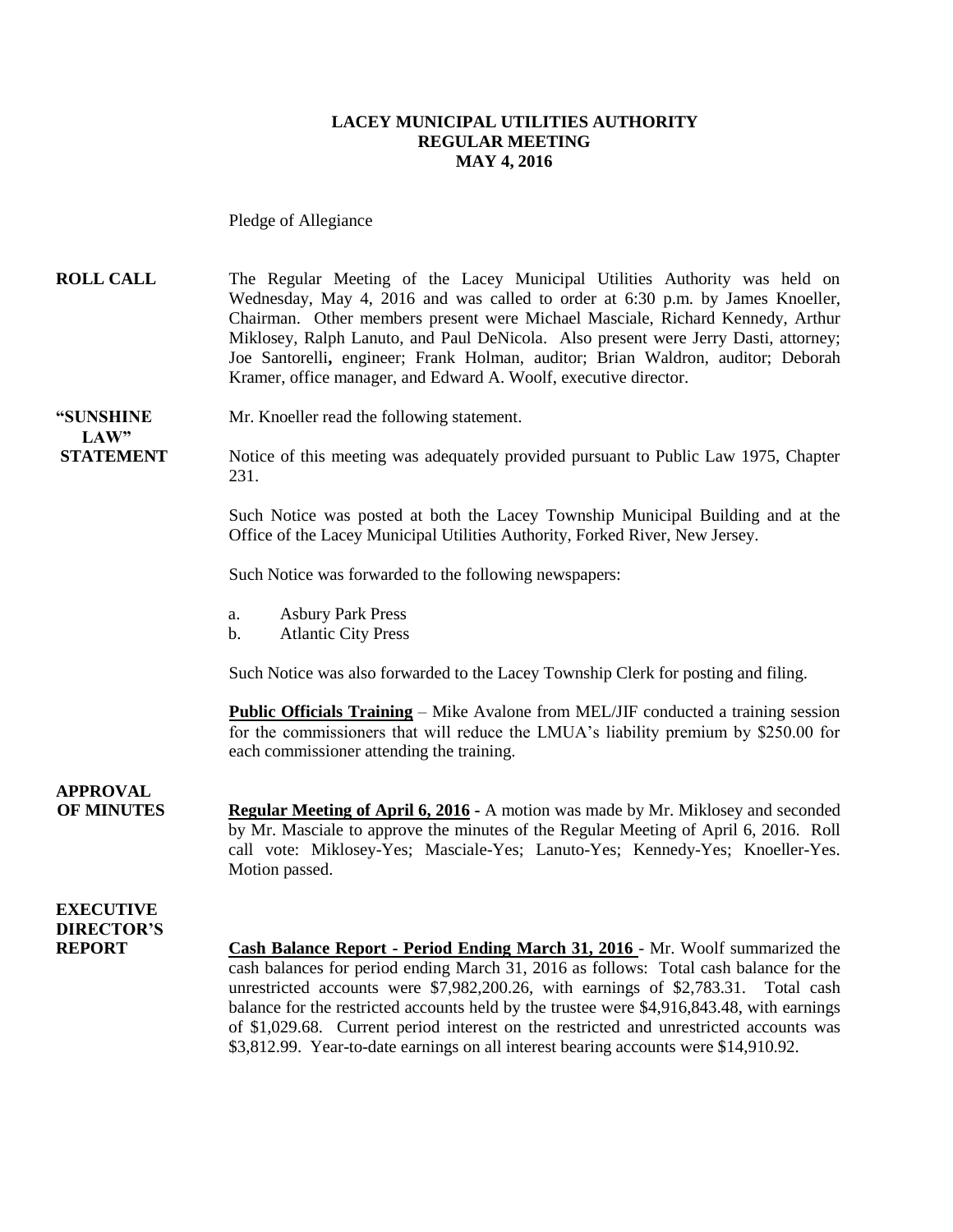> **Resolution 2016-26 – Award of Contract – Water Meters and MXU's 2016** – On recommendation by the executive director, a motion was made by Mr. Miklosey and seconded by Mr. Kennedy to adopt *Resolution No. 2016-26, Resolution of the Lacey Municipal Utilities Authority, County of Ocean, State of New Jersey, Awarding Contract for the Furnishing and Delivery of Water Meters and MXU's 2016 to HD Supply Waterworks.* Roll call vote: Miklosey-Yes; Kennedy-Yes; Lanuto-Yes; Masciale-Yes; Knoeller-Yes. Motion passed.

### **BUSINESS**

**REPORT** The business report was submitted for review.

### **ENGINEER'S**

**REPORT Resolution 2016-27 – Permit to Operate – Performance Guarantee Reduction – White Oaks at Lacey** – On recommendation by the authority's engineer, a motion was made by Mr. Miklosey and seconded by Mr. Masciale to adopt *Resolution No. 2016-27, Resolution of the Lacey Municipal Utilities Authority, County of Ocean, State of New Jersey, Permit to Operate, Water & Sewer Systems, Performance Guarantee Reduction, White Oaks at Lacey, Grove Street Cul-De-Sac, Block 1757-1764, Various Lots.* Roll call vote: Miklosey-Yes; Masciale-Yes; Lanuto-Yes; Kennedy-Yes; Knoeller-Yes. Motion passed.

> **Resolution 2016-28 – Permit to Operate – Sea Breeze at Lacey – Phase 2, Section 2B Arborridge Drive -** On recommendation by the authority's engineer, a motion was made by Mr. Masciale and seconded by Mr. Miklosey to adopt *Resolution No. 2016-28, Resolution of the Lacey Municipal Utilities Authority, County of Ocean, State of New Jersey, Permit to Operate, Water & Sewer System, Sea Breeze at Lacey, Phase 2, Section 2B, Block 1901.17. 1901.19, Various Lots.* Roll call vote: Masciale-Yes; Miklosey-Yes; Lanuto-Yes; Kennedy-Yes; Knoeller-Yes. Motion passed.

> **HMPG Generators** – Mr. Santorelli stated this project is complete. Final payment is recommended for this project.

> **Water Treatment Plant No. 1 Upgrades** – Mr. Santorelli stated Well No. 8 startup is complete. Minor punch list items are outstanding.

> **Bee Street Water and Sewer Extension** - Mr. Santorelli stated permit applications have been submitted to NJDEP.

> **Center Street Water and Sewer Extension** – Mr. Santorelli stated permit applications have been submitted to NJDEP.

> **Bayonne Avenue Paving** – Mr. Santorelli stated bid opening was held April 28<sup>th</sup>. His office recommends awarding to the low bidder, Johnson Baran Corporation, in amount of \$43,511.70.

#### **ATTORNEY'S**

**REPORT 530 Lacey Road, LLC** – Mr. Dasti stated his office prepared the Developer's Agreement, which has been forwarded to the applicant's attorney for developer execution. The Agreement includes the requirement of the developer to install the monitoring well.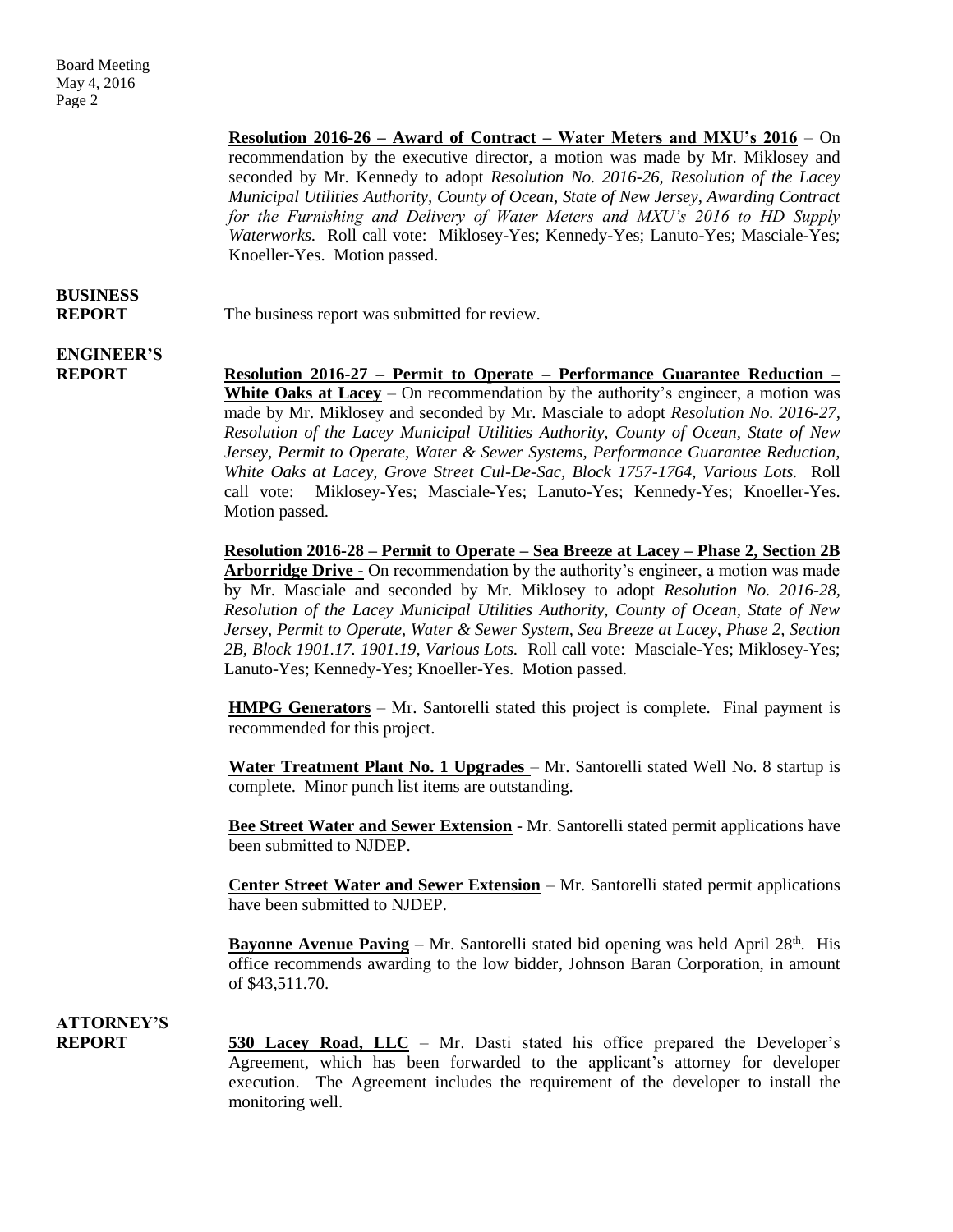> **Lacey Family Apartments** – Mr. Dasti stated the Township is giving to the Authority the Easements to maintain and operate the sanitary sewer and water lines.

> Water Meters & MXUs 2016 – Mr. Dasti stated his office reviewed the bids and prepared a Resolution for consideration by the Commissioners.

### **AUDITOR'S**

**REPORT Accountant's Status Report – Month Ended March 31, 2016** – Mr. Holman reported sewer revenues had a favorable variance for the month, however, unfavorable on water. Both sewer and water expenses had a favorable variance for the month. Sewer user charges had a favorable variance, but unfavorable on water.

> **Accept and Approve 2015 Audit –** Mr. Holman provided a brief synopsis of the audit. He indicated there were no comments/recommendation to report. He pointed out the State submitted up to date information on the pension liability, which is included in the report.

> Mr. Holman stated the finance committee discussed a five year plan in where the Authority should put its escrow/surplus funds. One of the decisions will be to use some of the extra debt service cash to pay down bonds. He will present scenarios of two or three different options that would benefit the Authority.

> On recommendation by the authority's auditor, a motion was made by Mr. Miklosey and seconded by Mr. Masciale to accept and approve the 2015 audit. Roll call vote: Miklosey-Yes; Masciale-Yes; Lanuto-Yes; Kennedy-Yes; Knoeller-Yes. Motion passed.

#### **CORRESPONDENCE**

**Barbara Scott, N. Shore Drive** – Requesting relief of utility bill, due to leak in crawl space. Since the water from the leak did not go into the sewer system, a motion was made by Mr. Kennedy and seconded by Mr. Miklosey to grant a credit adjustment on the sewer charges in the amount of \$70.44 (26,000 gallons). Roll call vote: Kennedy-Yes; Miklosey-Yes; Lanuto-Yes; Masciale-Yes; Knoeller-Yes. Motion passed.

**Eleanor Budney, Laurel Blvd.** – Requesting relief of utility bill, due to broken pipe. Since the water from the leak did not go into the sewer system, a motion was made by Mr. Kennedy and seconded by Mr. Masciale to grant a credit adjustment on the sewer charges in the amount of \$261.28 (62,000 gallons). Roll call vote: Kennedy-Yes; Masciale-Yes; Lanuto-Yes; Miklosey-Yes; Knoeller-Yes. Motion passed.

**Marc Fiedler, Laurel Blvd.** – Requesting relief of utility bill, due to broken pipe. Since the water from the leak did not go into the sewer system, a motion was made by Mr. Kennedy and seconded by Mr. Miklosey to grant a credit adjustment on the sewer charges in the amount of \$2,726.24 (\$360,000 gallons). Roll call vote: Kennedy-Yes; Miklosey-Yes; Lanuto-Yes; Masciale-Yes; Knoeller-Yes. Motion passed.

**OLD**

**BUSINESS** Mr. Miklosey asked about the letter issued by NJDEP regarding the sewer system compliance inspection. Mr. Woolf explained a section of sewer main on Fairview Lane